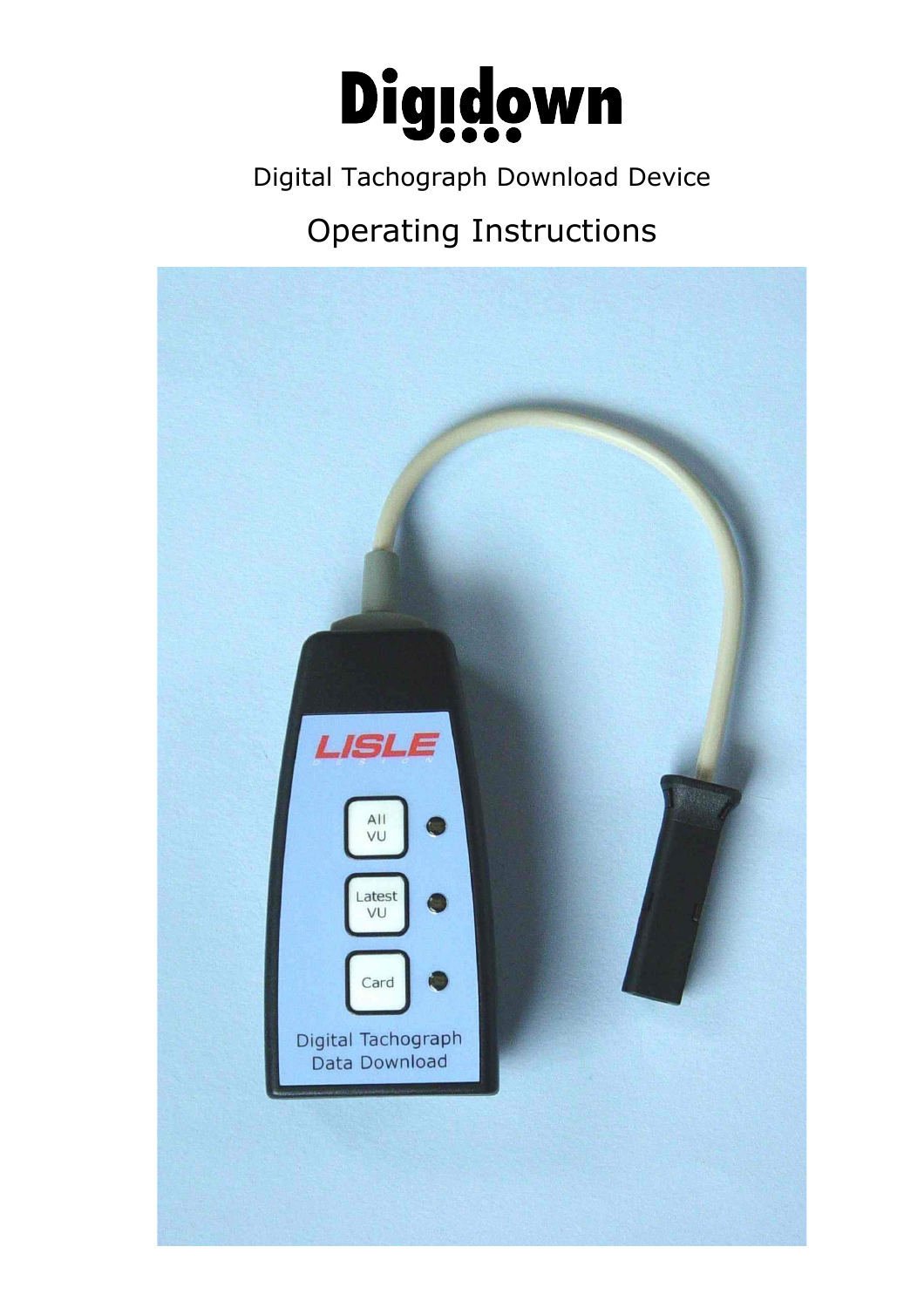## Introduction

The Digidown device downloads data from digital tachograph vehicle units (VUs) from all current tachograph manufacturers. Data downloaded from the Tachograph is stored in a Secure Digital memory card, normally known as an SD card.

Three types of download are available:

- ALL VU Downloads all contents from the VU
- LATEST VU Programmable<sup>[1](#page-1-0)</sup>. Options include the last 1 or 3 months of data plus a selection from events & faults, detailed speed and technical information.
- CARD Downloads a Driver Card inserted into the VU

If required, 'Latest VU' can also be programmed to include download of a Driver card inserted in the VU.

Pressing the relevant button starts the Download. Download status is indicated by the 3 LEDs positioned by the buttons.

## Initial Set Up

In order to operate successfully, the Digidown requires an SD card to be inserted into the slot in the end of the device. A suitable ready-formatted SD card is supplied with the unit. When a suitable memory card has been inserted into a Digidown and the Digidown is connected to a VU it checks the card format and then indicates that it is ready for use.

### Insertion and removal of the SD card

When in use a suitable SD card must be inserted into the slot in the bottom of the Digidown. To insert the card, push it into the slot in the end of the Digidown until it latches in place. To remove the SD card from the Digidown (for instance in order to read it using a different memory card reader) the protruding end of the memory card should be pushed back into the Digidown. This will release the SD card and it will spring out for easy removal. DO NOT try to remove the latched memory card by pulling on the end of the card.

<span id="page-1-0"></span><sup>&</sup>lt;sup>1</sup> Please contact your dealer to discuss the options available.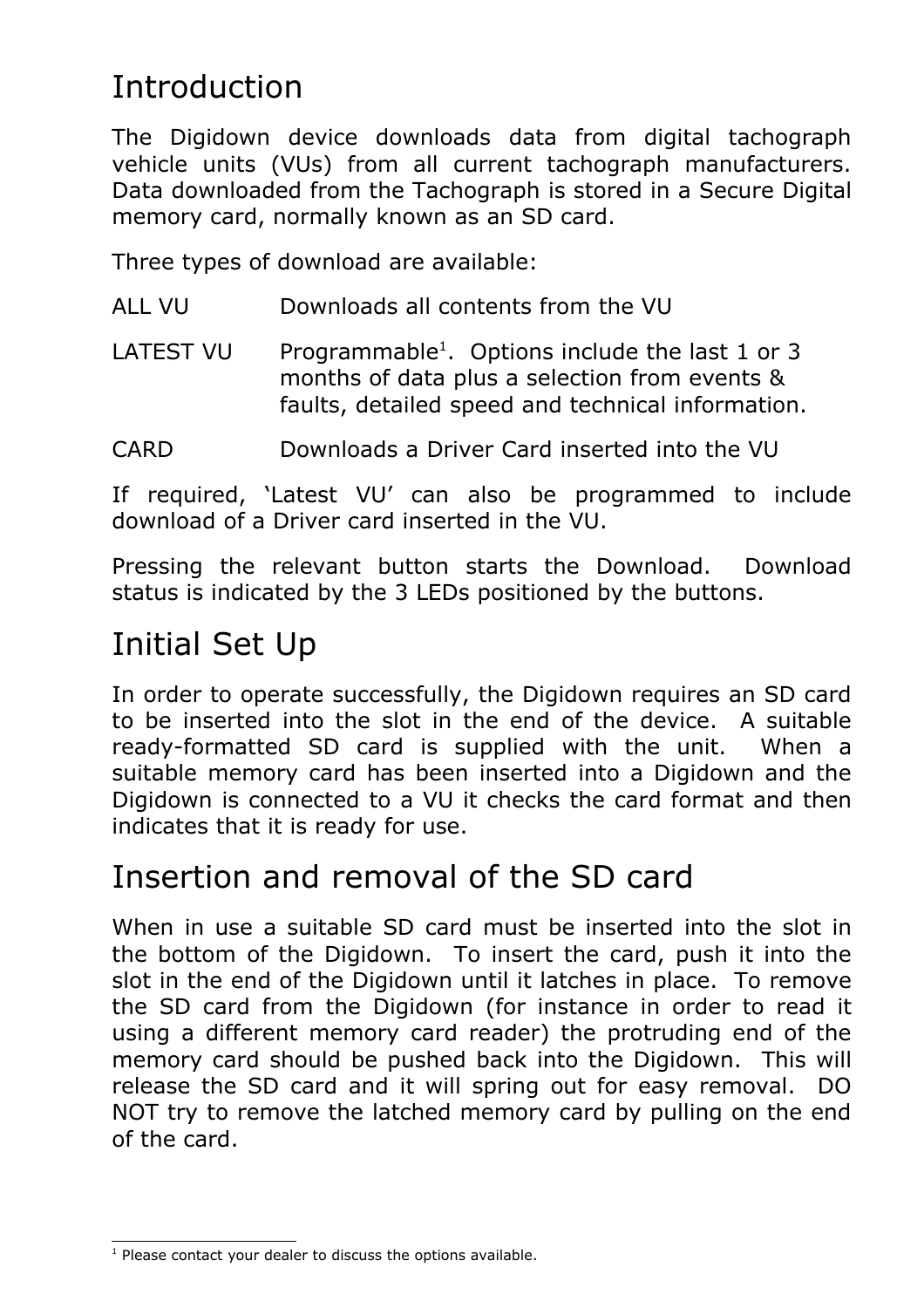# Download Process

Please note that for any download from a digital tachograph VU to work, a Company, Workshop or Control card must first be inserted in the VU and the vehicle ignition must be switched on.

Connect the Digidown to the 6-pin Download connector on the front of the VU. Please note that Digidown should NOT be connected to an analogue (chart-recording) tachograph.

On connection, the Digidown will check the presence and format of the SD card and then indicate that it is ready for operation by blinking briefly each of the LEDs in turn. Pressing any of the buttons will initiate the download indicated by the button's label.

During download, the LED by the button pressed will flash repeatedly about twice each second. Successful completion will be indicated by the LED blinking briefly about once every second. Note that the download of data from a VU can take a considerable time, potentially in excess of 30 minutes. Downloading using 'Latest VU' can reduce the download time considerably.

NOTE: DO NOT disconnect the Digidown or remove the SD card during a download. Doing so may cause file errors on the SD card.

### Reading the SD card

The SD card can be read via the USB port on the Digidown. Once connected to a PC via the USB port, the Digidown will appear as a standard removable disk drive<sup>[2](#page-2-0)</sup>.

Alternatively data on the SD card can be read and/or copied by removing the SD card from the Digidown and plugging it into a separate SD card reader available from Lisle Design or from major computer or camera shops.

## LED status / Error indication

The LEDs are used to show the status of the download and any error. The patterns used are:

Normal Operation:

Each of the LEDs blinking briefly in turn Indicates power is on and Digidown is ready

<span id="page-2-0"></span> $2$  The required driver software is included within Windows 2000, XP and Vista. For use with Windows 98 a driver software file is required. Please contact your dealer for more details.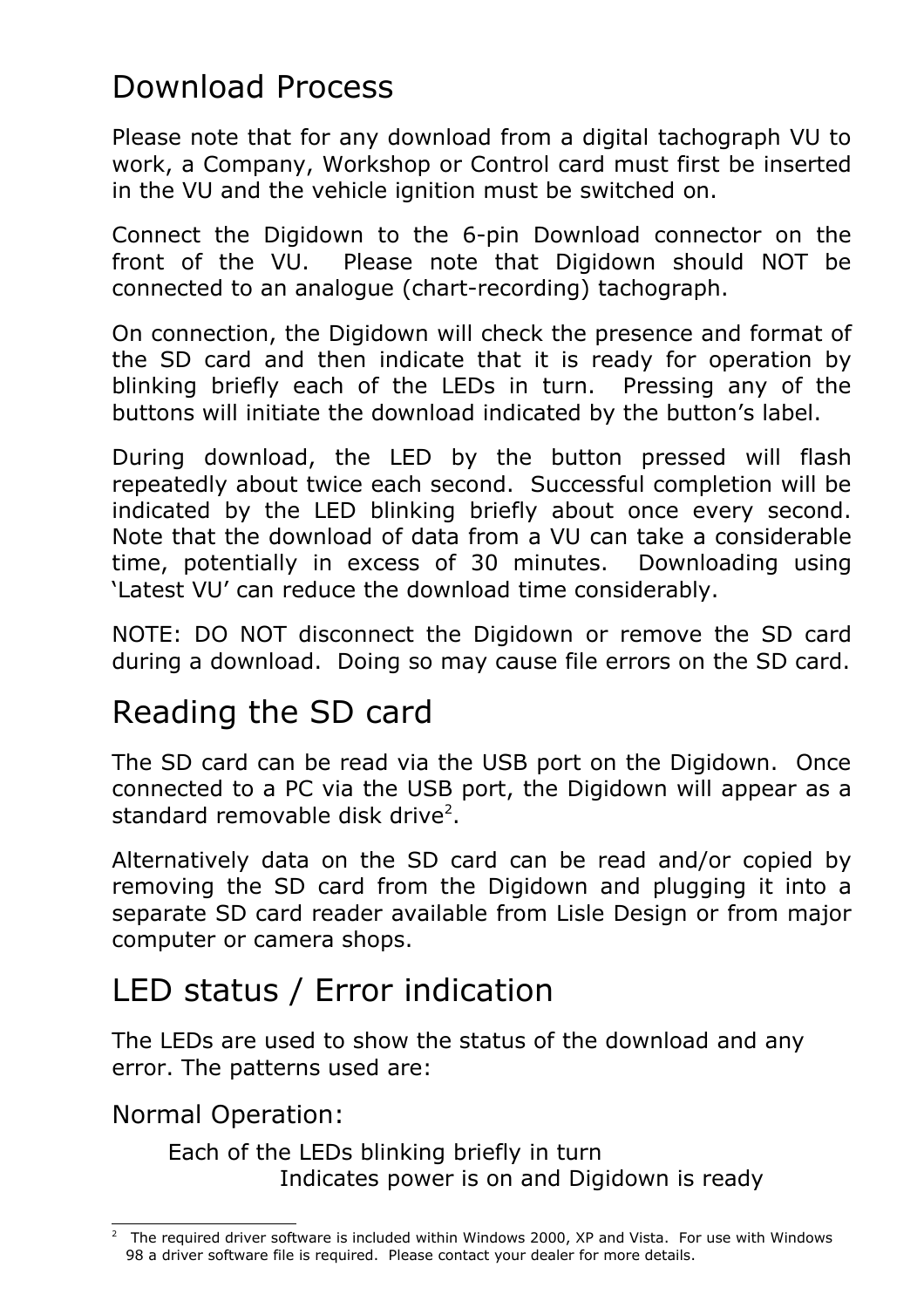Single LED flashing about twice per second Indicates Digidown is busy performing download

Single LED blinking briefly about once every second Indicates successful completion of download

'All VU' and 'Card' LEDs on Indicates Digidown is in USB mode.

#### Error Conditions:

Each of the LEDs stepping smoothly from one to the next Indicates that there is no SD card present.

With units prior to Serial No. 13000, SD card errors are also reported by each of the LEDs stepping smoothly from one to the next.

All three LEDs flashing together Indicates that there is a problem with the SD card

Single LED permanently on Indicates download failure

Single LED on briefly (approx 3s) Indicates button press while Digidown is busy

#### Suggested Actions on Error Condition

- SD Card Error: Check card is correctly inserted Check card Lock Switch is in the unlocked position Check card is not full Check card is formatted as FAT16 (Windows refers to this format as FAT)
- Download Failure: Ensure that a Company, Control or Workshop card is inserted in the VU and that vehicle ignition is switched on.

Retry download

Button Press Error: No action required - original download will continue.

'Download Fault 12' When downloading data from some SiemensVDO digital tachographs the message 'Download Fault 12' may occasionally be shown on the tachograph display. This can safely be ignored. Allow the download to finish and then press 'OK' to cancel the error message.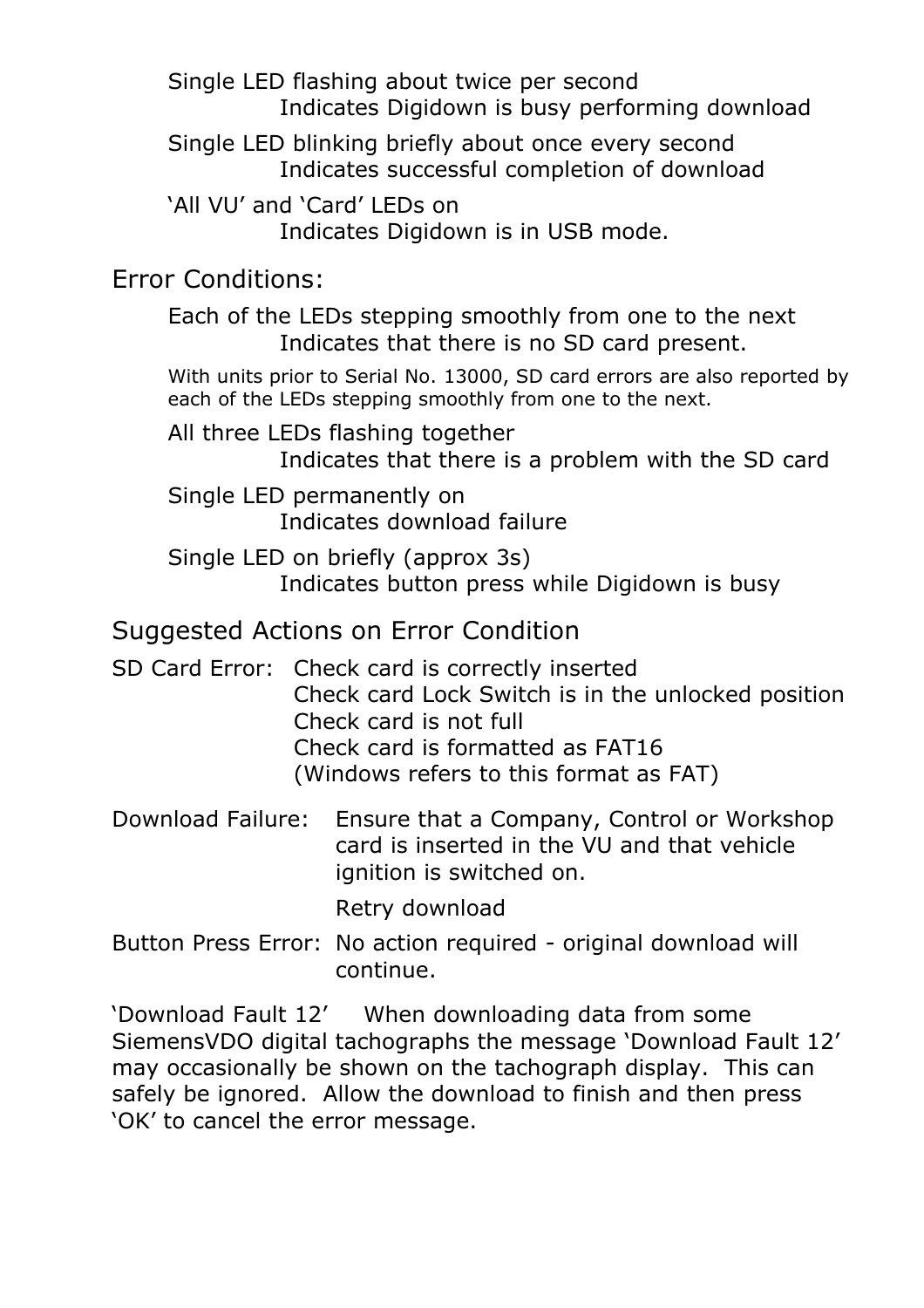Digidown Operating Instructions - Appendix

## Choice of SD Memory Card

The Digidown will work successfully with most types of SD memory card provided that they are formatted FAT16 (which Windows calls 'FAT'). A few SD card types are unfortunately not suitable as they do not conform fully to the SD card specification. Cards supplied by Lisle Design are to be preferred as they have been selected for optimum performance in this application.

Although 64Mbyte memory cards are supplied as standard by Lisle Design (and this memory capacity is entirely adequate for this application) larger capacity memory cards can also be used provided that they are formatted FAT16.

# SD Card Formatting

For any SD memory card to work with the Digidown it must be formatted FAT16 (which Windows calls 'FAT').

When a newly formatted SD card is inserted into a Digidown or Digidown Plus and the unit is connected to a VU, the format of the memory card is first checked. The Digidown then creates a directory structure on the card.

Two top-level directories are created: 'DIGIDOWN' and 'UPDATES'

'Digidown' has 2 sub-directories: 'VU' where VU downloads are stored and 'CARD' where driver card downloads are stored.

This process is automatic and generally takes just a few seconds.